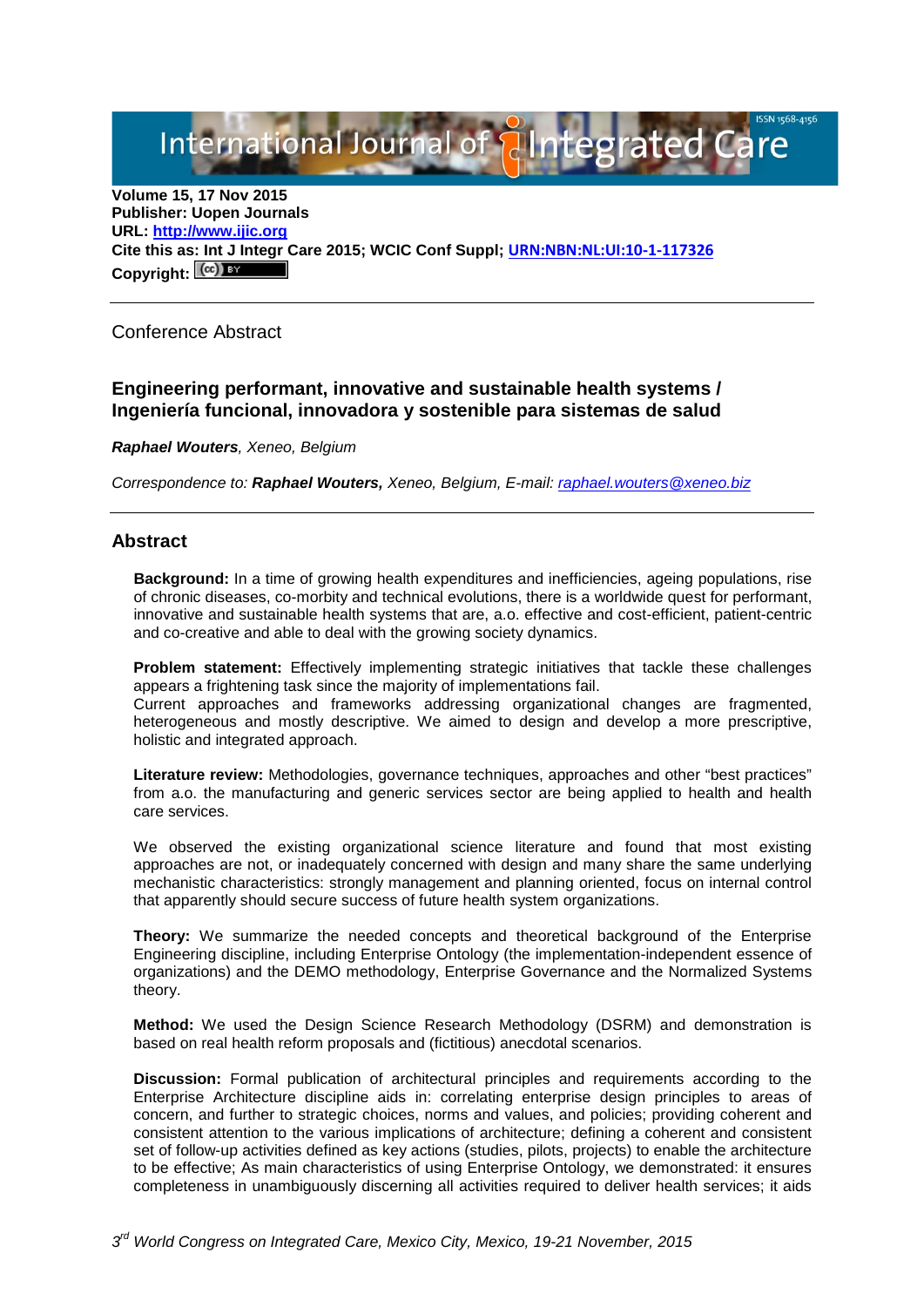considering and comparing different implementations of these activities and their executing actor roles in health organizations, people and automation; the models can be used in "just in time, just enough detail"-mode; creating the models is possible with an attractive return-on-modeling-effort (ROME); Different strategic choices, areas of concern, as well as functional and constructional requirements are not met at the implementation-independent level. In order to perform optimally and to implement changes successfully, these organizations must operate as a unified and integrated whole, which can only be achieved through deliberate Enterprise Development and Enterprise Governance.

Furthermore, we show it is possible to integrate compatible and relevant analysis techniques and improvement/quantification methods to prepare a better, more objective and more "calculated" change reform proposal, or to assess the impact of an existing one.

**Conclusion:** Lack of enterprise integration and coherence has been identified as one of the core reasons for not successfully operationalizing strategic initiatives. In view of the several enterprise aspects, a design approach must be able to address all aspects. Realization must be intentionally designed, as virtually all causes for poor enterprise performance are systemic.

Also, a fundamentally different perspective on governance is essential for: (1) addressing enterprise dynamics, complexity and associated uncertainty; (2) iteratively, evolutionary, and emergent development of strategic initiatives and their operationalization and (3) realizing a unified and integrated enterprise organization and operation.

The Enterprise Engineering paradigm and integrated with compatible analysis techniques, improvement and quantification methods; provide a solid foundational theory and methodology, different and unified approach for integrating several enterprise aspects that would otherwise be treated incoherently and inconsistently, causing failures in strategic initiative implementations.

In relation to the theories underlying our proposal, we experienced: (1) an initial steep learning curve and emergence of the EE Discipline; (2) that not all activities in organizations are transaction based as they experience emergent properties, and can therefore not be expressed in the current EO theory, e.g. strategy development, decision making processes, knowledge workers or enterprise design itself; (3) that the understandability of the produced EO models by the stakeholders must not be taken for granted; (4) a strong desire for an (unattainable) fully codified method.

During our research, we also experienced a strong pull towards the financing and expenditure context, both in literature interviews, reform proposals, demonstrative cases and interviews. Another phenomena, was the lack of public availability and scarcity of up-to-date, reliable and comparable data and measures to work with.

We have high confidence in the application of our proposal to address problems of inefficiency and unsustainability in health system organization using a deliberate enterprise development and governance approach.

### **Conference abstract Spanish**

**Antecedentes:** En un momento de creciente ineficiencias y gastos en salud, envejecimiento de la población, aumento de las enfermedades crónicas, co-morbidad y evoluciones técnicas, hay una búsqueda en todo el mundo para los sistemas de salud funcional, innovadores y sostenibles que sean eficazes y rentables, centrado en el paciente y co-creativo, capaz de hacer frente a la dinámica de la sociedad en crecimiento.

**Planteamiento del problema:** la aplicación efectiva de las iniciativas estratégicas que abordan estos desafíos parecen una tarea aterradora ya que la mayoría de las implementaciones puede fallar.

Los enfoques y marcos abordan los cambios organizativos actuales están fragmentados, heterogéneo y son mayoritariamente descriptivos. El objetivo fue diseñar y desarrollar un enfoque más prescriptivo, holística e integrado.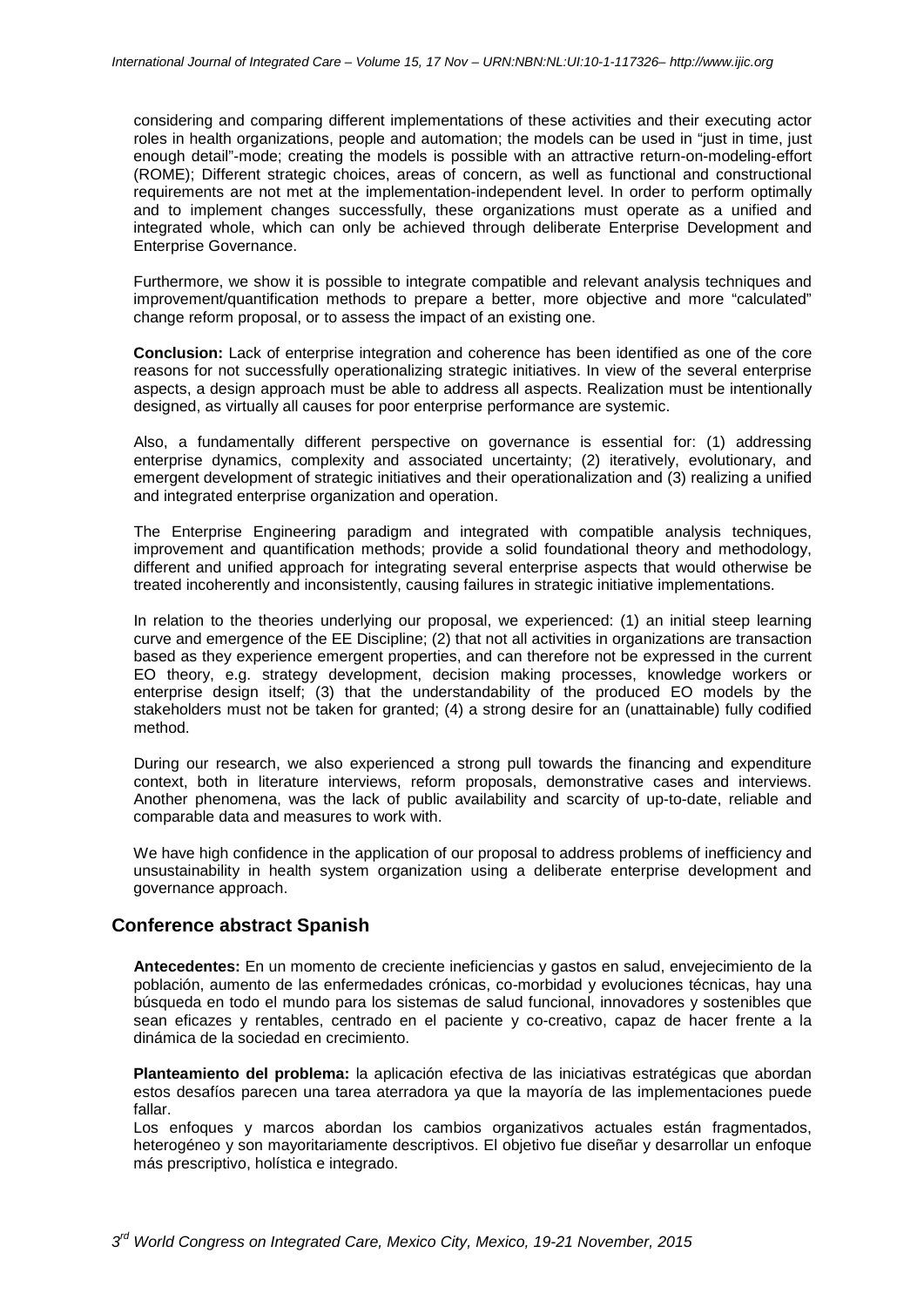**Revisión de la literatura**: Metodologías, técnicas de gobierno, enfoques y otras "mejoras prácticas" de ao en la fabricación y en el sector de los servicios genéricos se están aplicando a los servicios de salud y de atención médica.

Observamos la literatura de ciencia organizacional existente y encontramos que la mayoría de los enfoques existentes no son, o son inadecuadamente preocupados por el diseño y muchos comparten las mismas características mecánicas subyacentes: fuerte gestión y planificación orientadas, se centran en el control interno que al parecer debe asegurar el éxito de las futuras organizaciones del sistema de salud .

**Teoría:** Resumimos los conceptos necesarios y fundamentos teóricos de la disciplina de Ingeniería de Empresa, incluidos Empresa de Ontología (la esencia independiente de la implementación de las organizaciones) y la DEMO metodología, Gobernabilidad de Empresa y de la teoría de sistemas normalizados.

**Método:** Se utilizó el Diseño de la Ciencia Metodología de la Investigación (DSRM) y la demostración se basa en las propuestas de reforma de salud reales y ficticias) (escenarios anecdóticos.

**Discusión:** la publicación formal de los principios y requisitos arquitectónicos de acuerdo con las ayudas de disciplina de Arquitectura Empresarial en: la correlación de los principios de diseño de la empresa en las áreas de interés, y en relación con las decisiones estratégicas, normas, valores, y políticas; proporcionar atención coherente y consistente para las diversas implicaciones de la arquitectura; la definición de un conjunto coherente y consistente de las actividades de seguimiento definidos como acciones clave (estudios, pilotos, proyectos) para permitir que la arquitectura para ser eficaz; Como principales características de la utilización de la Empresa Ontología, hemos demostrado: asegura la exhaustividad en discernir inequívocamente todas las actividades necesarias para prestar servicios de salud; que ayuden a considerar y comparar diferentes implementaciones de estas actividades y ejecución de sus roles de actores en las organizaciones de salud, las personas y la automatizaciones; los modelos pueden ser utilizados del modo "justo a tiempo, o sólo el detalle suficiente"; la creación de los modelos es posible con un atractivo retorno de la modelación del esfuerzo (ROMA); Diferentes opciones estratégicas, áreas de interés, así como los requisitos funcionales y constructivos no se cumplen en el nivel de aplicación independiente. Para llevar a cabo de manera óptima y para implementar los cambios con éxito, estas organizaciones deben operar como un todo unificado e integrado, que sólo se puede lograr a través de deliberado Desarrollo Empresarial y Empresa de Gobierno.

Además, nos muestran que es posible integrar las técnicas de análisis compatibles y pertinentes y métodos de mejora / cuantificación de preparar una propuesta de reforma de cambio mejor, más objetivo y más "calculado", o para evaluar el impacto de una ya existente.

**Conclusión:** La falta de integración empresarial y la coherencia se ha identificado como una de las razones principales para que las iniciativas estratégicas no tengan éxito de operacionalización. En vista de los diversos aspectos de la empresa, un enfoque de diseño debe ser capaz de abordar todos los aspectos. La realización debe estar diseñada intencionalmente, ya que prácticamente todas las causas de los malos resultados de la empresa son sistémicos.

Además, una perspectiva fundamentalmente diferente sobre la gobernanza es esencial para: (1) hacer frente a la dinámica de la empresa, la complejidad y la incertidumbre asociada; (2) de forma iterativa, desarrollo evolutivo, y emergente de las iniciativas estratégicas y su puesta en funcionamiento y (3) la realización de una organización empresarial unificada e integrada y funcionamiento.

El paradigma de Ingeniería de Empresa e integrado con técnicas de análisis de compatibilidad, mejora y métodos de cuantificación; proporcionar un enfoque sólido en teoría y metodología fundamental, diferente y unificada para la integración de varios aspectos de la empresa que de otra forma serían tratados de forma incoherente e inconsistente, causando fallas en las implementaciones de iniciativas estratégicas.